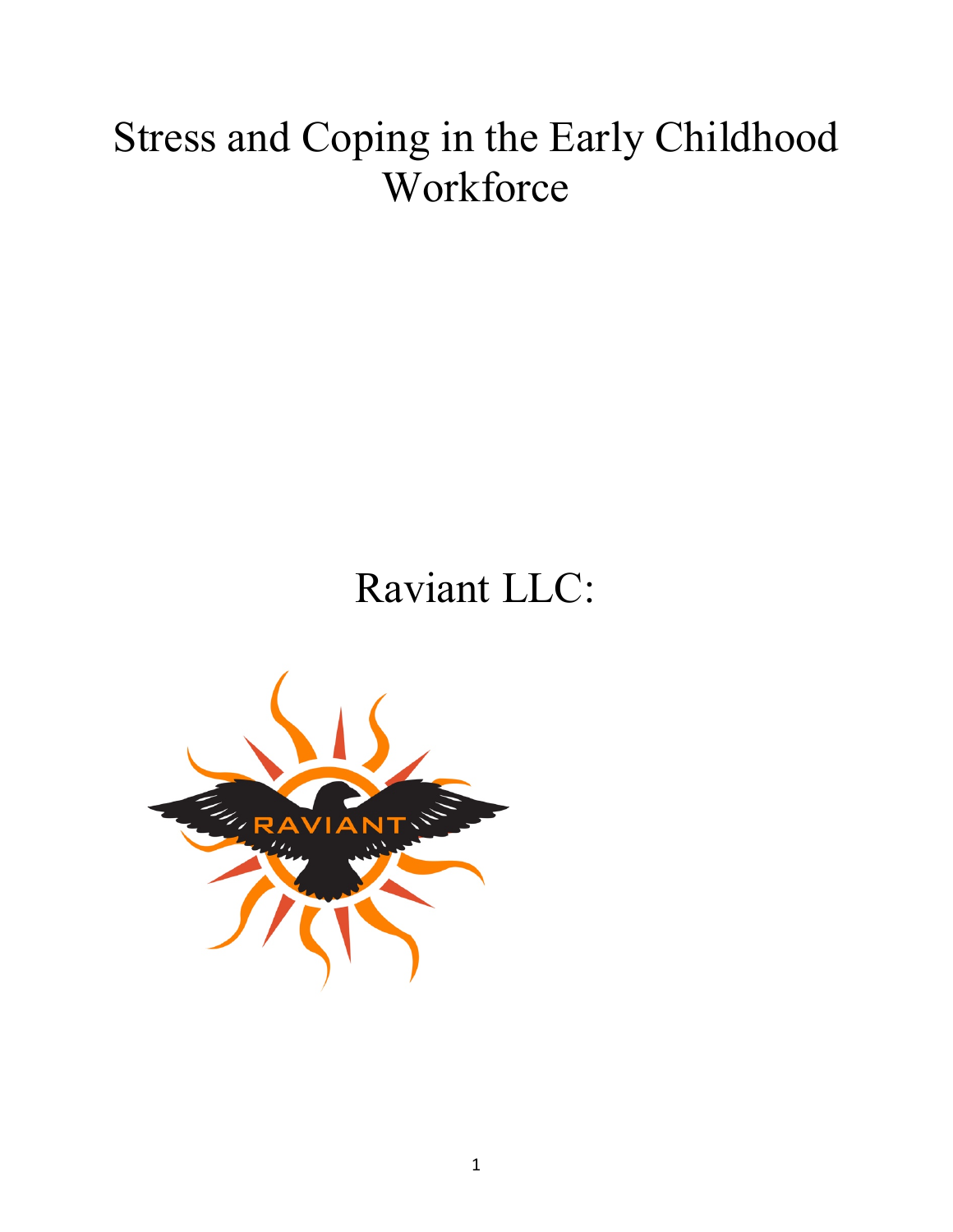The social and emotional development of young children is critical for later social and academic success. Scientific consensus concludes that the rate of brain growth in infants, toddlers, and young children is unparalleled (Pujol et al, 2006; Zeanah, 2009). Children in their first years are particularly dependent on caregivers to navigate and survive their environment; therefore, the context of early development should be seen through the lens of the dyad/caregiver, family and community. Supporting or enhancing the immediate caregiving environment, such as improving attachment between the caregiver and the child, can have positive effects on a developing child.

The earliest years present a unique opportunity, as children's brains are developing and continually shaped by the environment and early experiences (Zeanah & Zeanah, 2009). At the same time, they are totally dependent upon the knowledge and ability of close caregivers to shield them from harm and promote healthy social and emotional development such as attachment and self-regulation. This underscores the importance of promoting positive relationships which support the healthy social and emotional development of young children.

Sixty percent of children under five years of age experience at least one day of nonparental care each week according to the National Center for Education Statistics (2016) However, unlike the comprehensive public school system in the United States, early childhood education opportunities are a mosaic of a public and private efforts. Healthy child development, in the early years is guided by caregivers through attachment, teaching practices, and quality early learning environments that are strengths based and culturally and developmentally appropriate.

There is a critical need to support families and early childhood professionals to respond to the emotional and behavioral needs of young children. Mental health concerns, such as

2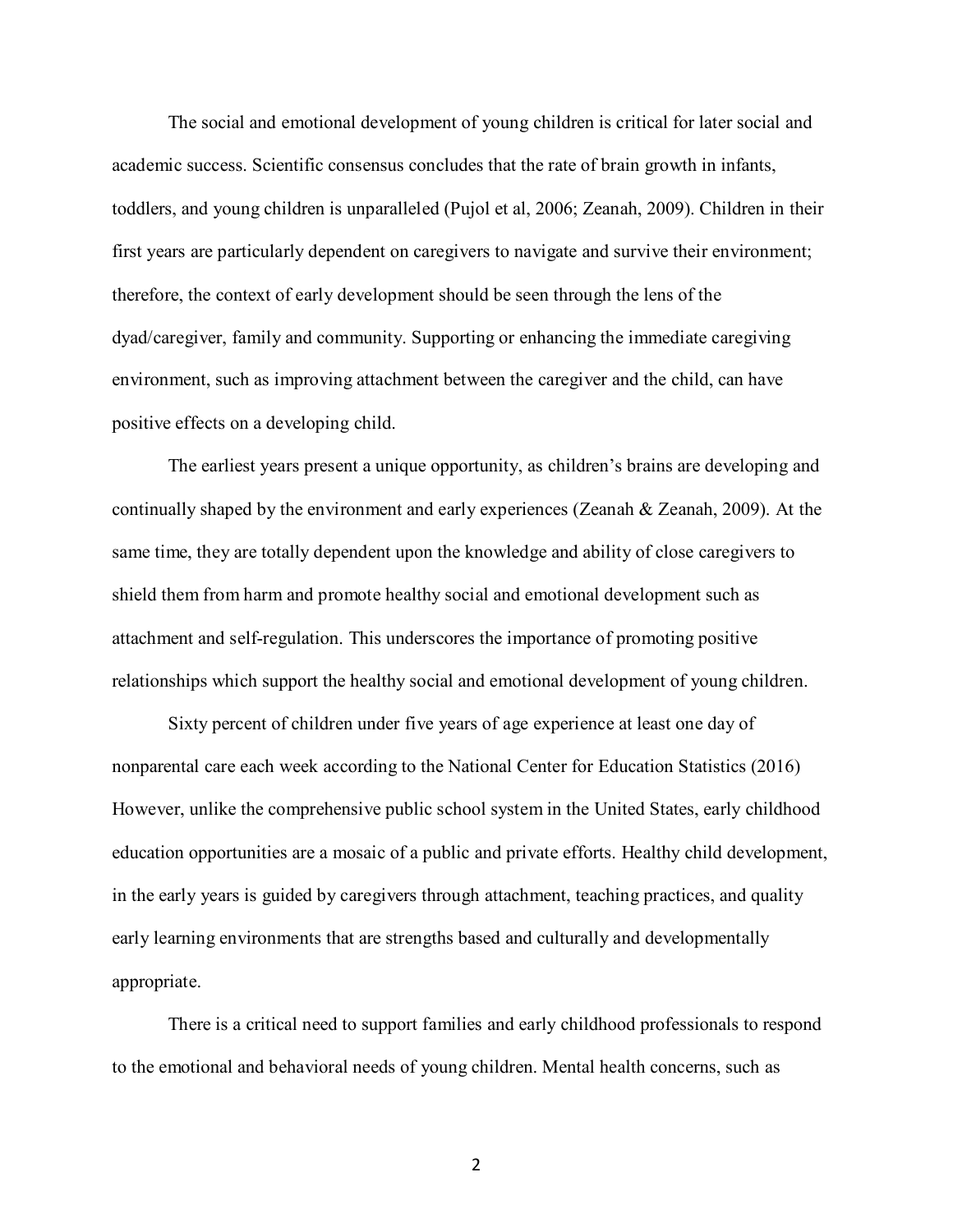anxiety, poor regulation and challenging behaviors in young children, are prevalent across early care and learning (ECL) settings. Upshur, Wenz-Gross and Reed (2008) noted that in a sample of Head Start preschool programs over a 3-year period, about 34% of all children exhibited challenging behaviors.

Two factors that may be linked to this high rate of children with challenging behavior child stress and teacher stress.

## **Child Stress:**

The science regarding the impact of early experiences on brain development and overall health is an increasing area of interest for the public health and policy sector. In particular, the mental health of young children, also expressed as healthy social and emotional development, is a critical foundation upon which subsequent developmental competence is built. When this competence is lacking children may have difficulty self-regulating emotions and managing behaviors (McKown, Gumbiner, Russo, & Lipton 2009).

Children who suffer abuse, neglect and trauma in their earliest years, such as those in the child welfare system, are more vulnerable to a) hypervigilance, b) hyperarousal, c) anxiety, d) depression or other internalizing behaviors, e) diminished executive functioning, f) depressed reaction to positive feedback, and g) developmental delays (Children's Bureau, 2015). Very young children make up the largest percentage of the population of children involved in child welfare (Beckman, 2010; Williams, 2012). When children experience trauma such as maltreatment at an early age, it can mold their perception of the world, depressing their natural desire to explore and learn.

Van der Kolk (2005) noted that children with a history of complex trauma are more likely to have difficulties with emotional regulation, learning tasks, and a higher risk of later

3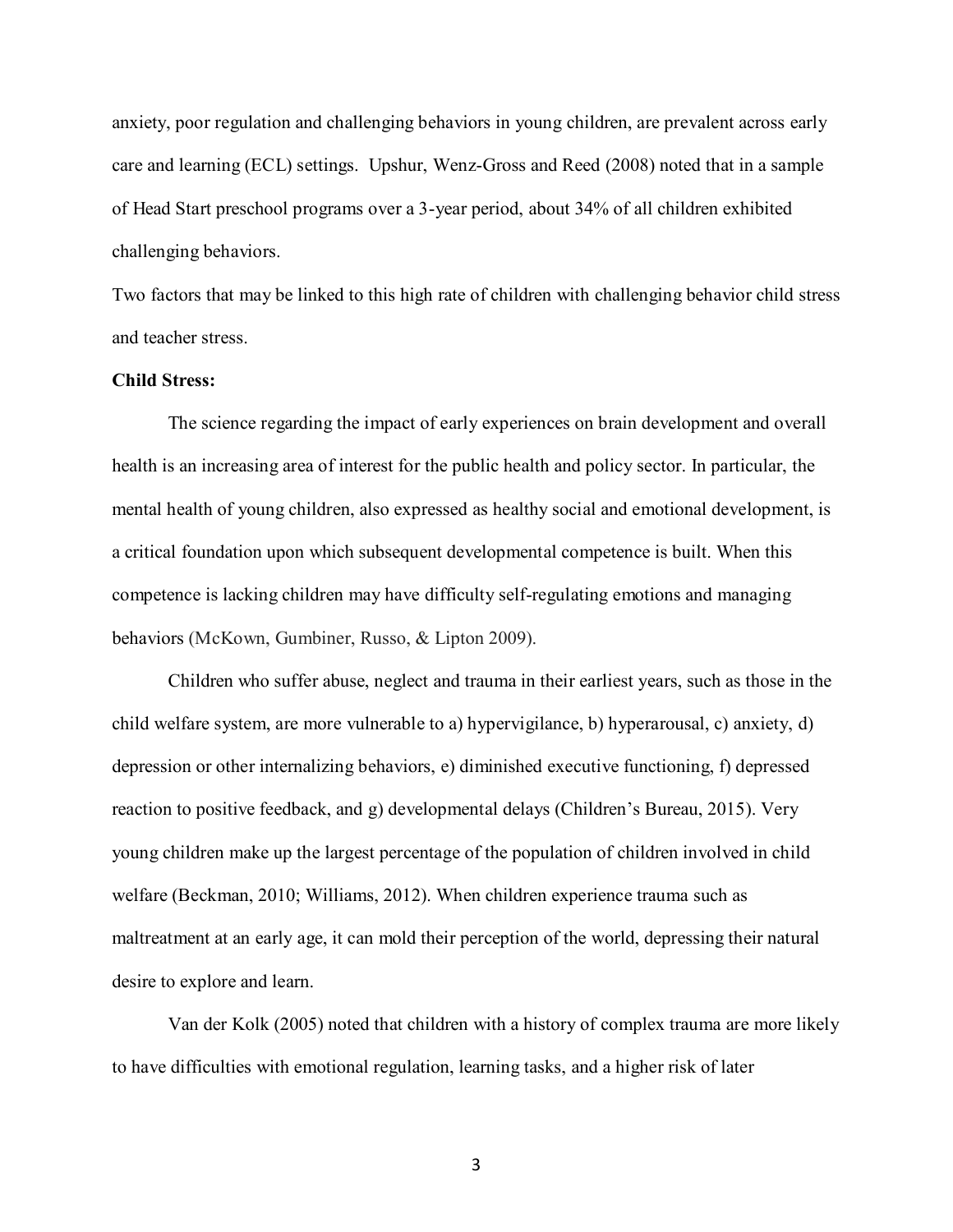psychiatric concerns. In early childhood settings, expulsion and suspension for challenging behavior remain a persistent problem (Gilliam, 2005; Perry, Dune, McFadden & Campbell, 2008; Gillam 2019).

## **Teacher Stress:**

Another factor related to the quality of the early childhood environment is teacher well being. Teacher well being is correlated with child outcomes. Jeon, Buettner, & Snyder (2014) found that teacher depression was correlated with teacher appraisal of child behavioral problems as well as overall classroom quality. Jeon Buettner, Grant & Lang (2018) found that

Class ratios, lack of support or supervision are organizational factors which are likely to impact feelings of stress in staff. These factors are a problem because as teachers stress rates climb there is evidence that that increased stress makes teachers vulnerable to secondary trauma and burnout which may negatively impact their positive coping strategies and subsequently their caregiving ability. (Ruprecht, Tomlin, Perkins, Viehweg, 2019)

## *Compassion Fatigue*

For the purpose of this study compassion fatigue will be explored as type of teacher stress. Figley, defined compassion fatigue as the cumulative effects of burnout combined with secondary trauma. Burnout is described as a response to stressors at work (Freudenberger, 1974) and characterized by emotional exhaustion, depersonalization and loss of feelings of self-efficacy (Maslach & Johnson, 1981). Depersonalization is a concept of devaluing other individuals resulting in less responsivity to others, particularly in the workplace. Compassion fatigue a construct that has been most frequently studied in nursing and other helping professions such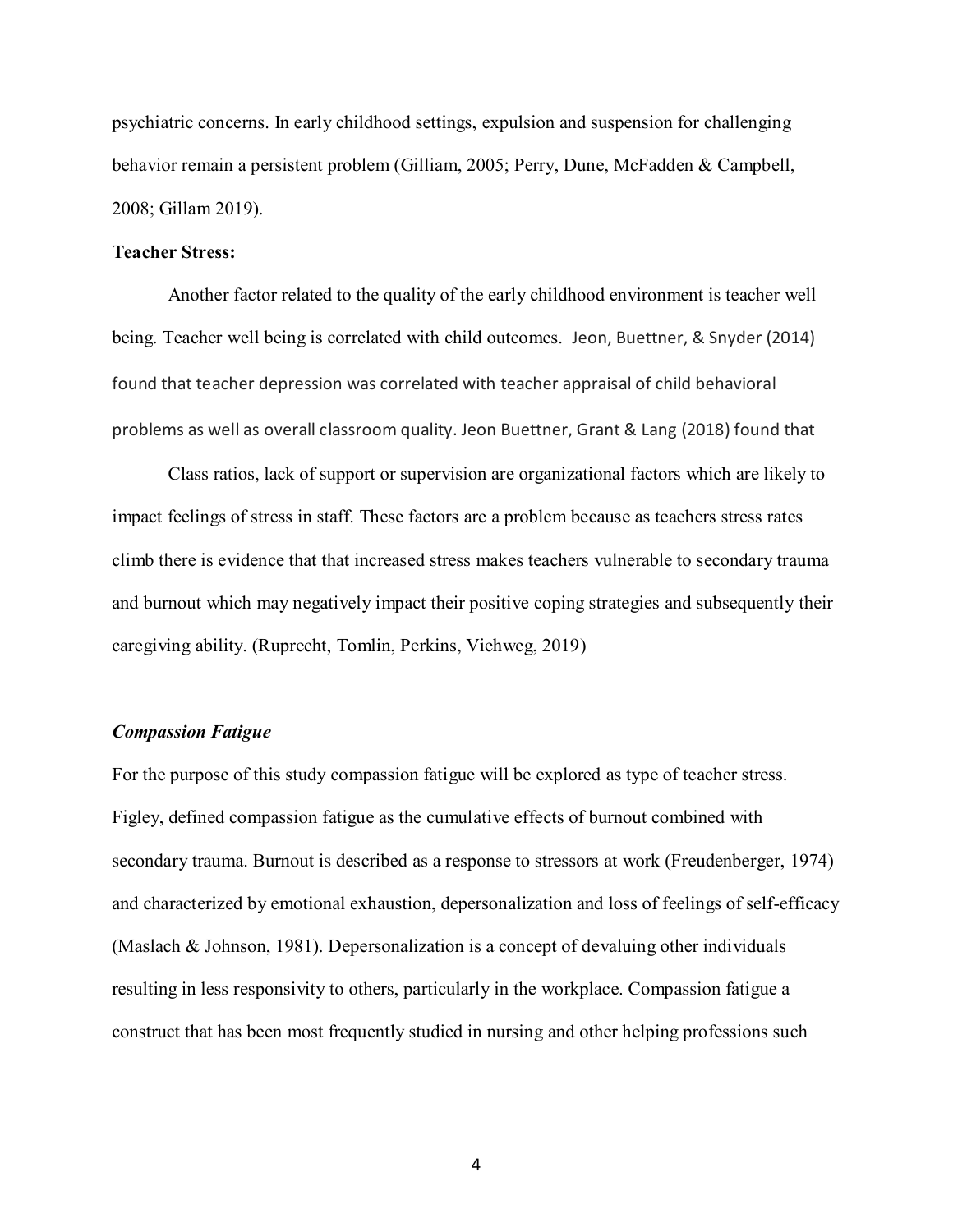mental health workers or EMT's and is just beginning to be studied in the public education sector.

Secondary trauma is the experience of vicarious trauma when a caregiver is exposed to working with individuals who have experienced trauma. It is important to note that Secondary trauma an expected outcome of working with others who have experienced trauma and has many of the same clinician indicators of Post Traumatic Stress Disorder (McBride. 2007).

#### **Purpose of the study:**

This study originally intended to explore the relationship between teacher stress and the use of exclusionary practices. Once Covid-19 hit the United States many school systems turned to remote learning and this topic felt less relevant. Research from the health field regarding pandemic services teaches us that professionals who had more information, regularly briefed, provided protection felt more safe and experienced less burnout overall. (Matsuishi, Kawazoe, Imai & Ito, 2012). We can imagine then, in a time of great uncertainly for teachers that we must be prepared to get a baseline reading of teacher stress and investigate ways to support the wellbeing of teachers who are being asked to engage with students across a wide spectrum of pedagogy in order to maintain the educational progress of American students.

The purpose of this study is to examine the well rates of compassion fatigue and satisfaction and how teachers are coping with current stressors in their environment.

**The survey was deployed in May 2020 approximately two months after stay at home orders went into effect due to a pandemic of corona virus.** 

Descriptive Statistics: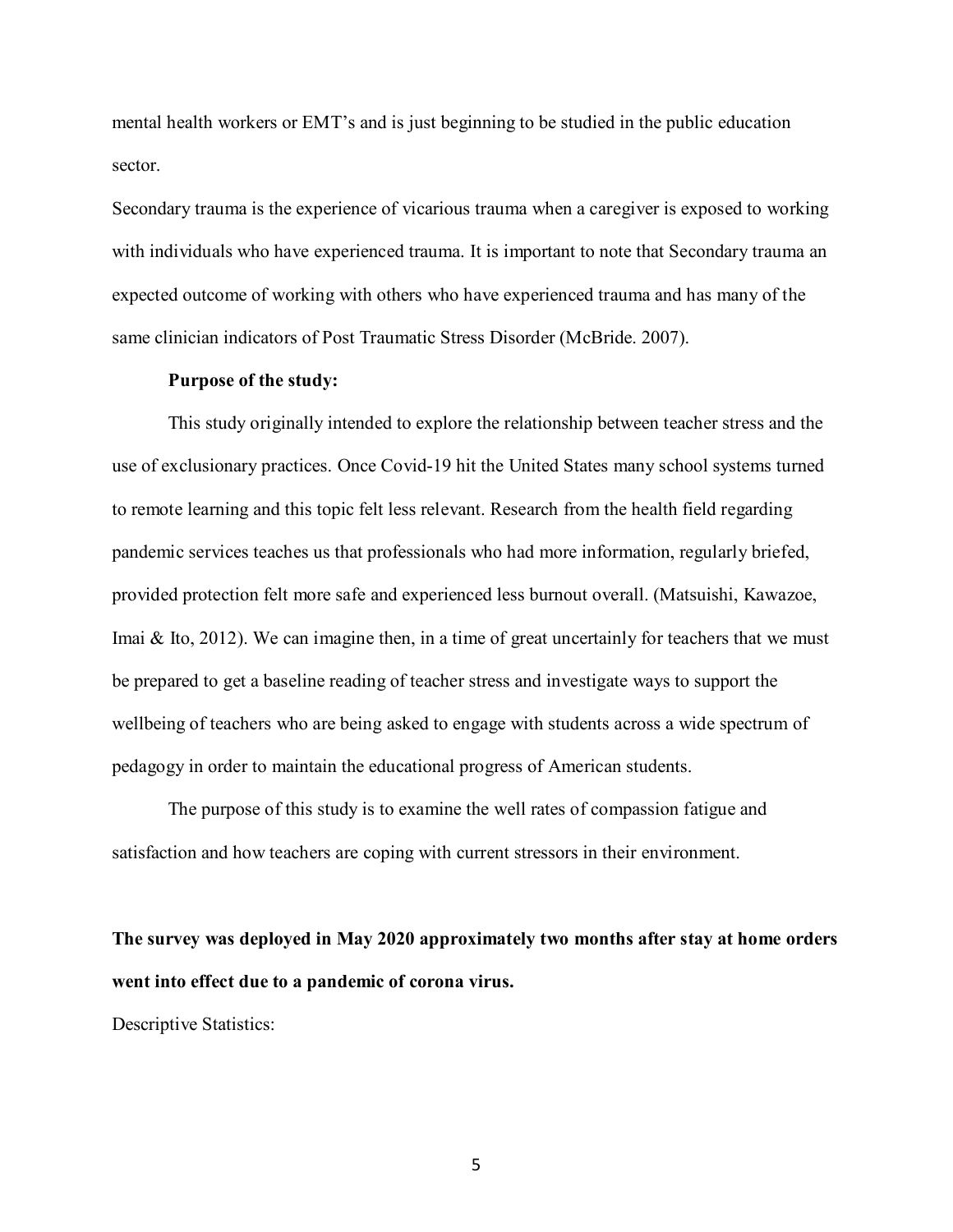157 completed surveys were analyzed. Respondents were lead teaches in birth to five settings-Alaska, Oregon and Utah. The categories of licensed child care, licensed family child care and licensed group home child care were combined into one licensed child care *n* =49, public pre elementary special education n=50, Public Pre-elementary *n* = 33, and *n* = 17 for Head Start. 8 respondents did not answer this question.

| 22 or less | Low      |
|------------|----------|
| 23 to 41   | Moderate |
| 42 or more | High     |

#### **Compassion satisfaction:**

Higher scores on this scale represent a greater satisfaction related to your ability to be an effective caregiver in your job. (Pro Qol p 17)

Overall compassion satisfaction moderate/high  $n = 136$ ,  $M = 40.39$ ,  $SD = 6.64$ ).

**Burnout** is associated with feelings of hopelessness and difficulties in dealing with work or in doing your job effectively. These negative feelings usually have a gradual onset. They can reflect the feeling that your efforts make no difference, or they can be associated with a very high workload or a non-supportive work environment. Higher scores on this scale mean that you are at higher risk for burnout. (Pro Qol, 17). Burnout was moderate in this overall population (*M* =  $23.68, SD = 5.73$ ).

Secondary Traumatic Stress: The second component of Compassion Fatigue (CF) is secondary traumatic stress (STS). It is about your work-related, secondary exposure to extremely or traumatically stressful events. Developing problems due to exposure to other's trauma is somewhat rare but does happen to many people who care for those who have experienced extremely or traumatically stressful events. For example, you may repeatedly hear stories about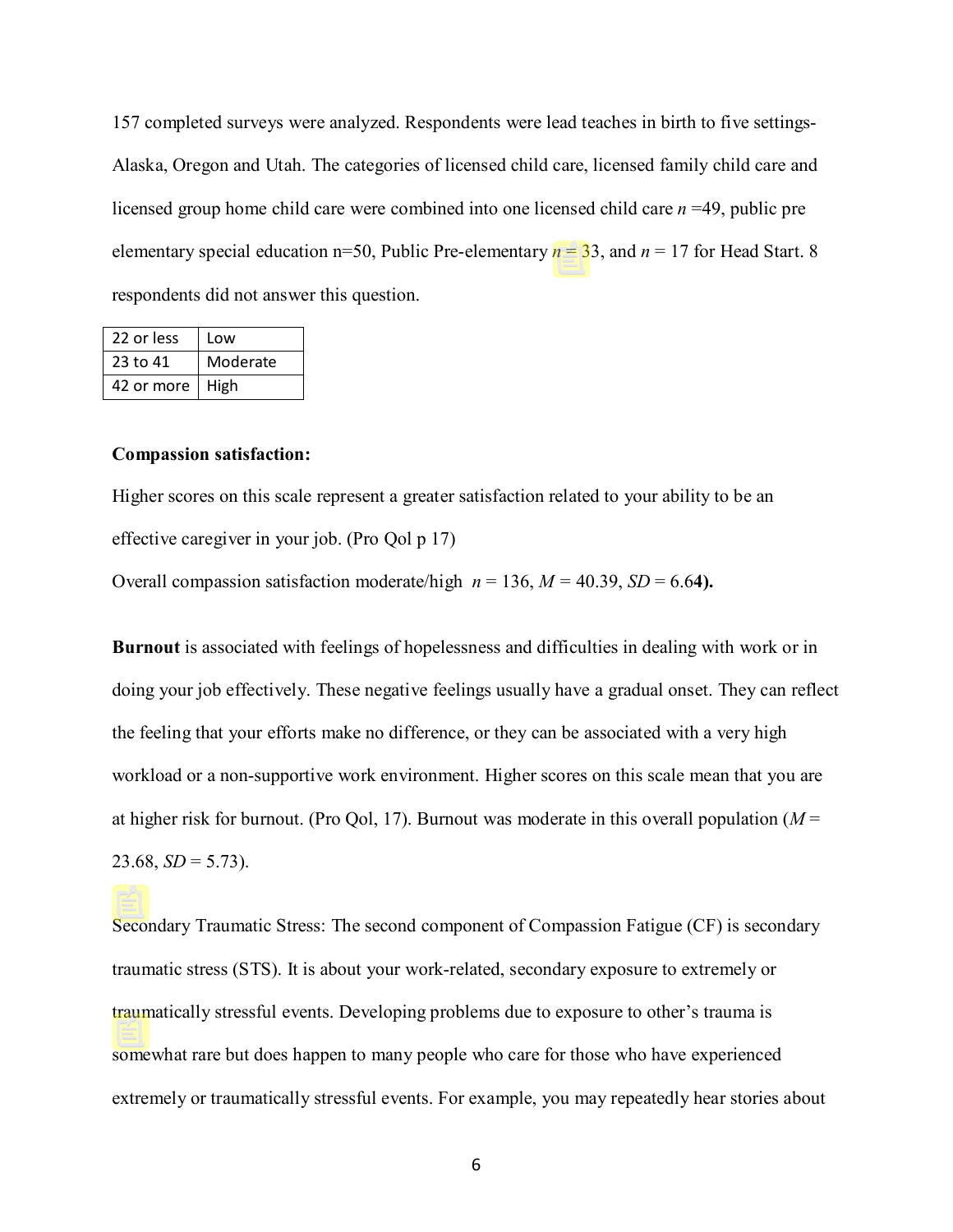the traumatic things that happen to other people, commonly called Vicarious Traumatization. Moderate in this population (M =22.98, *SD* 5.77).

## **Resources**

82.2% of respondents reported have access to a supervisor when problem solving is needed followed by 56.1% of lead teachers who had access to reflective supervision, mentoring, or coaching. 51.6% of teachers noted Early Intervention Services as a resource to their program, 38.2% of teachers identified thread as a resource and 32.5% had access to mental health consultation. Only 5 teachers reported no access to any of those resources.

## **Group Differences:**

Significant differences were found only between child care and public-pre elementary in the areas of compassion satisfaction and burnout. Lead teachers in child care settings had higher levels of compassion satisfaction (*M* = 42.57, *SD* = 4.61) compared to public school counterparts  $(M = 38.84, SD = 7.42)$   $(p < .01)$ .

Similarly burnout scores were lower for lead teachers in licensed child care settings (*M* = 22.40, *SD* = 5.76) than those in the in the public pre-elementary context ( $M = 24.93$ , *SD* = 5.52).

## Discussion:

Significantly higher compassion satisfaction and lower burnout scores within the child care realm compared to public pre-elementary practitioners.